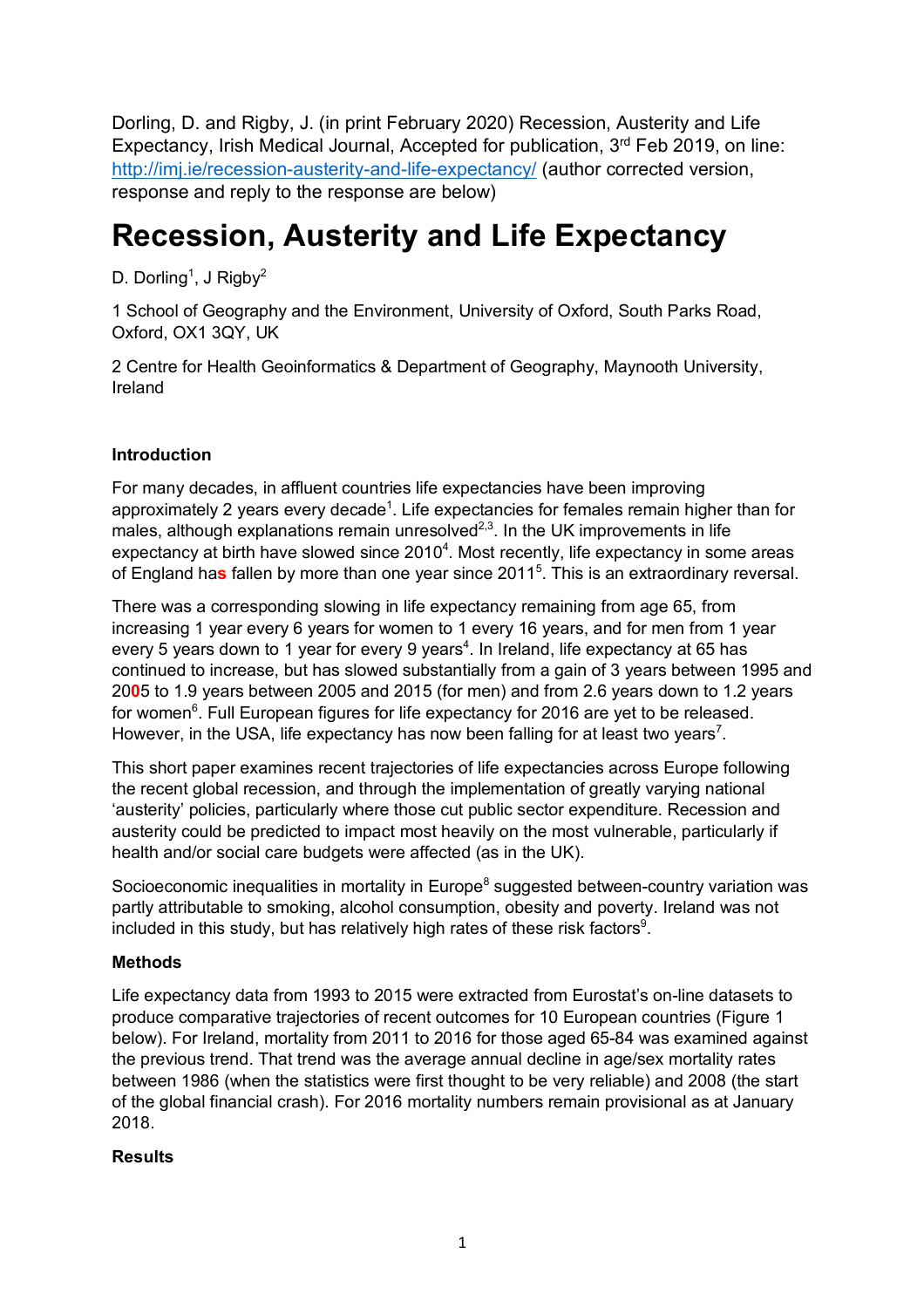#### Figure 1 (below) provides a comparison of the trajectories of recent life expectancy data across Europe.

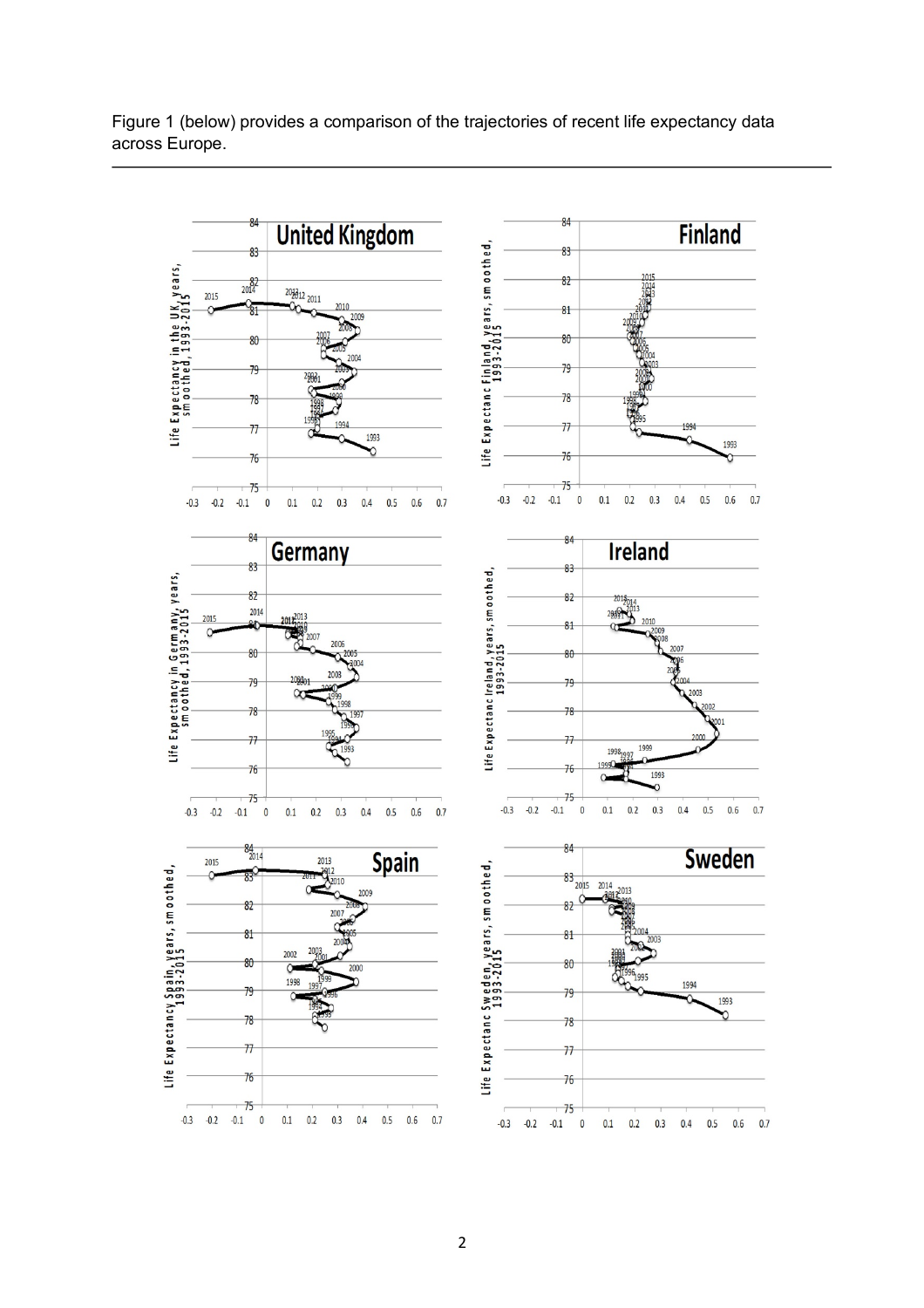

Figure 1: Life Expectancy in Ten Western European countries 1993-2015. The Irish trajectory has stalled, though is less severe than for Greece, the UK, and Western mainland countries. Data source: Eurostat (on-line publically accessible data). Rate of change is shown by position on the X axis.

Between 1 January 2011 and 31<sup>st</sup> December 2016 82,707 men and women died in Ireland who were aged 65-84. The total number who have died earlier than expected is 1723.

Table 1 shows the number of deaths each year by ten-year age group and sex and how greatly this varies from what would have been expected if the better rates from previous years had prevailed.

|              | 2011 | 2012 | 2013 | 2014 | 2015 | 2016  |
|--------------|------|------|------|------|------|-------|
| male 65-74   | 2974 | 3034 | 3137 | 3131 | 3196 | 3282  |
| male 75-84   | 4441 | 4607 | 4547 | 4580 | 4755 | 4870  |
| female 65-74 | 1920 | 1927 | 2000 | 2117 | 2103 | 2224  |
| female 75-84 | 3938 | 3973 | 4015 | 3945 | 3985 | 4006  |
| male 65-74   |      | 0.7% | 2.9% | 1.8% | 3.1% | 5.2%  |
| male 75-84   |      | 2.5% | 0.0% |      | 2.7% | 4.4%  |
| female 65-74 |      |      | 1.9% | 6.9% | 5.4% | 10.9% |
| female 75-84 |      | 1.1% | 2.4% | 0.9% | 2.3% | 3.2%  |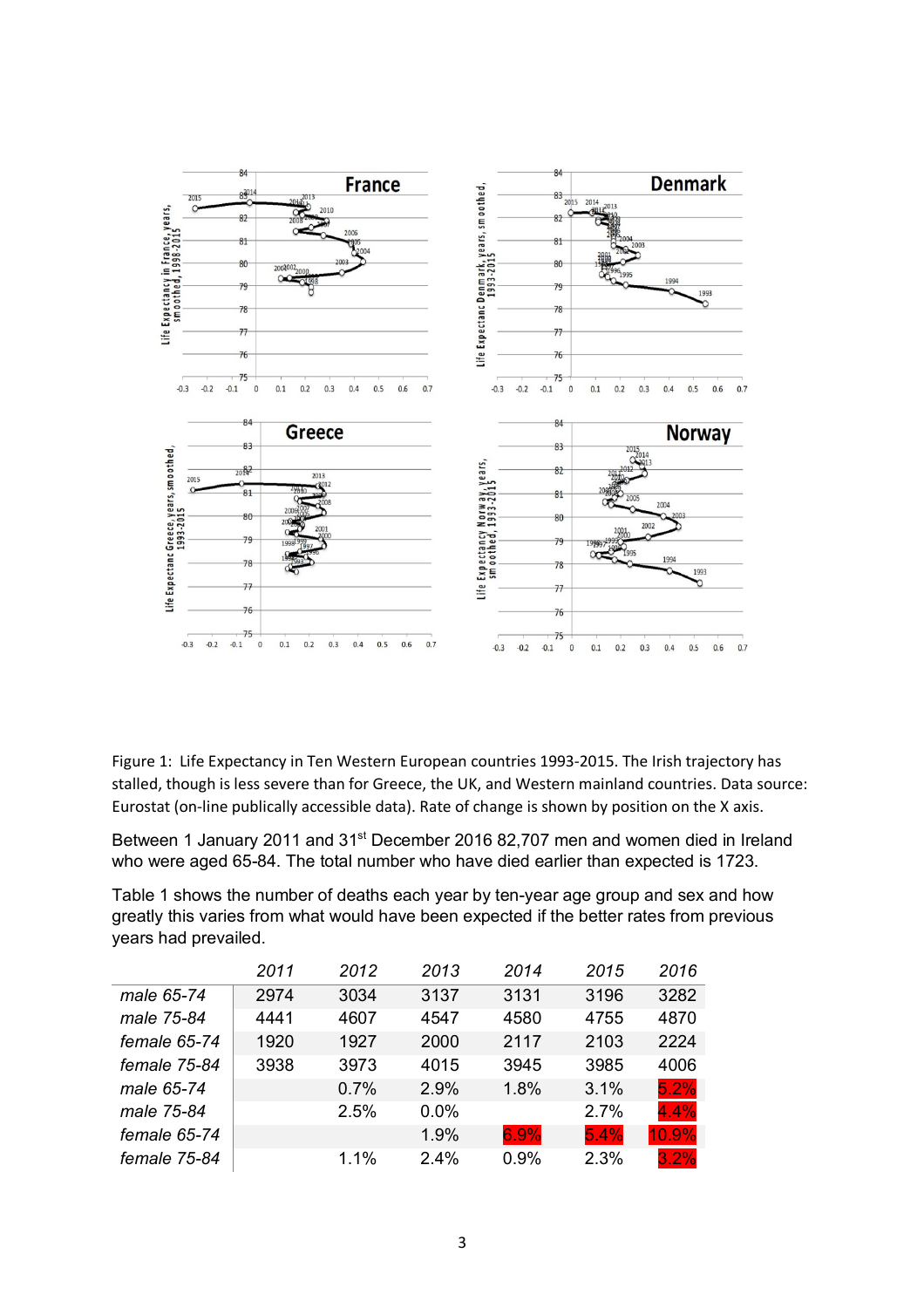Table 1: Deaths in Ireland by age/sex, number and % above long term trend 2011-2016. Note cells are coloured red if the excess is statistically significant at the 5% level. 2016 data are provisional as at January 2018. *Rates are not shown when they are not in excess of the 2011 mortality rates.*

The first notable rise in mortality was among women aged 65-74 in 2014 when rates were 6.9% above the long term trend (CI 2.4%-11.6%). That excess had risen to 10.9% by 2016 (CI 6.3%-15.6%), and by then the rates for older women and for men aged 65 to 84 were also significantly above the long-term trend.

On August 7<sup>th</sup> 2018 the UK Office for National Statistics (ONS) released statistics calculated from the World Mortality Database<sup>10</sup> that revealed that life expectancy in the UK was lower for both men and women in 2015 and 2016 than the high point attained in 2014. This was in contrast to all the other 19 countries that the ONS considered, and for which 2016 data existed, where life expectancy was at its highest in 2016 for both men and women. Whatever had occurred in the UK was different from elsewhere. Ireland was not included in the ONS comparison and 2016 data for the USA is still not available.

## **Discussion**

The decade upon decade increase in life expectancy in rich countries has been assumed to continue, informing growing awareness of the 'ageing population' and population projections. The stalling, and indeed reversals, now being identified may challenge this assumption. It will not be known for some time whether this is a temporary phenomenon in response to the global recession, but Finland and Norway did not chosen austerity and have not seen any reduction in life expectancy gains which might be telling (see Figure 1 above). In contrast, life expectancy in the UK in 2016 **and 2017** was still below that recorded in 2014.

Life expectancy in Ireland was rising through 2011, though the average age of hospital patients remained at 77.0 for each year  $2012-14<sup>11</sup>$ . The recent change in older age mortality is a major shift. It is clear in 2016, but had begun at least by 2014, with some evidence of rises in 2012. The evidence is most pronounced in the female 65-74 age group indicating a rise in premature mortality for this group. Both Ireland and the UK have resisted calls to cut old-age pensions, though the UK inflicted severe cuts in the social care budget, and in means tested benefits for poorer pensioners. The UK has seen proportionately larger rises in older age mortality continuing through to 2018 $^{12}$ . The divergence currently underway across Europe since 2014 begs the question: into which group of countries will Ireland fall and why? The situation requires very careful monitoring.

## **Conflict of Interest.**

The authors declare that there is no conflict of interest.

## **Corresponding author:**

Prof Jan Rigby, Centre for Health Geoinformatics, Iontas Building, Maynooth University, Co Kildare, Ireland.

 $[t 01 708 6181;$  email jan.rigby@mu.ie]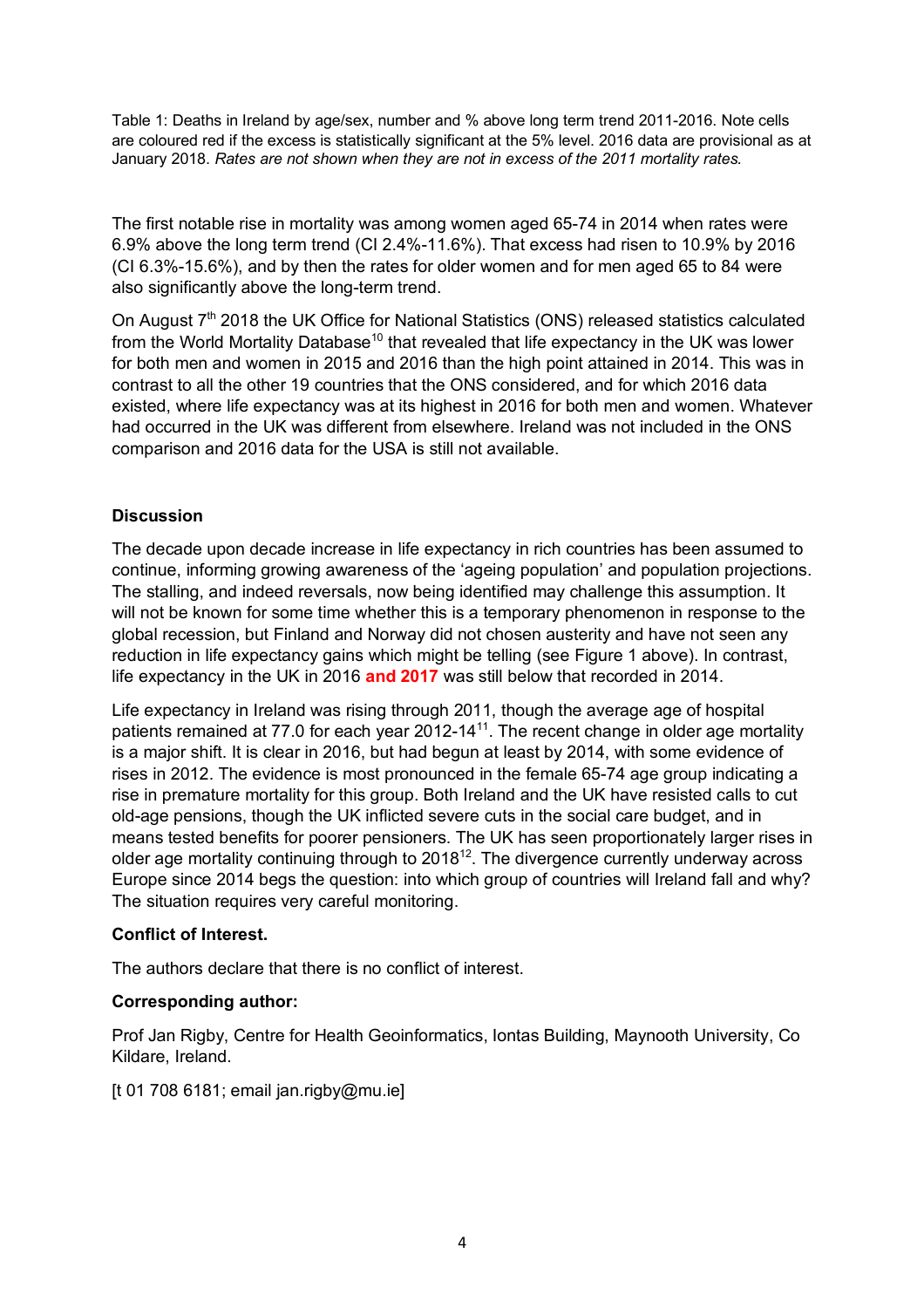#### **References**

1. United Nations Development Programme Human Development Data 2016; hdr.undp.org/en/data. Accessed January 2018.

2. Barford A, Dorling D, Davey Smith G, Shaw M. Life expectancy: women now on top everywhere BMJ 2006; 332

3. Rigby JE, Dorling D. Mortality in relation to sex. Journal of Epidemiology and Community Health. 2007; 61:159-164.

4. Marmot M, Donkin A, Goldblatt P. Marmot Indicators Briefing 2017 – updated. UCL Institute of Health Equity, London.

5. Smyth C. Life expectancy falls by a year in several regions of England. 2018. The Times, January 17<sup>th</sup>.

6. Department of Health. Life expectancy. http://health.gov.ie/publicationsresearch/statistics/statistics-by-topic/life-expectancy/ Accessed January 2018.

7. Berstein l, Ingraham C. Fueled by drug crisis, U.S. life expectancy declines for a second straight year. The Washington Post, 2017, December 21<sup>st</sup>

8. Mackenbach JP, Bopp M, Deboosere P, Kovacs K, Leinsalu M, Martikainen P, Menvielle G, Regidor E, de Gelder R. Determinants of the magnitude of socioeconomic inequalities in mortality: a study of 17 European countries. Health & Place, 2017; 47:44-53.

9. OECD/European Observatory of Health Systems and Policies. Ireland Country Health Profile 2017, State of Health in the EU. OECD Publishing, Paris/European Observatory of Health Systems and Policies, Brussels. http://dx.doi.org/10.1787/9789264283435-en. Accessed January 2018.

10. ONS Changing trends in mortality: an international comparison: 2000 to 2016, Accessed September 2018,

https://www.ons.gov.uk/peoplepopulationandcommunity/birthsdeathsandmarriages/lifeexpect ancies/articles/changingtrendsinmortalityaninternationalcomparison/2000to2016

11. Johnson H, O'Farrell A, McKeown D, Sayers G, Hayes C, Beaton D. Is Increasing Life Expectancy Leading To More Complexity? Irish Medical Journal 2018;111.

12. Hiam L, Dorling D, McKee M. The age-sex standardised mortality rate for deaths in England has risen by 5% in 12 months, Rapid response, British Medical Journal, June 20<sup>th</sup> 2018, https://www.bmj.com/content/360/bmj.k1090/rr-12

http://imj.ie/reader-response-to-imj-article-recession-austerity-and-life-expectancy-by-ddorling-and-j-rigby/

# **Reader Response to IMJ Article: "Recession, Austerity and Life Expectancy" by D. Dorling and J. Rigby**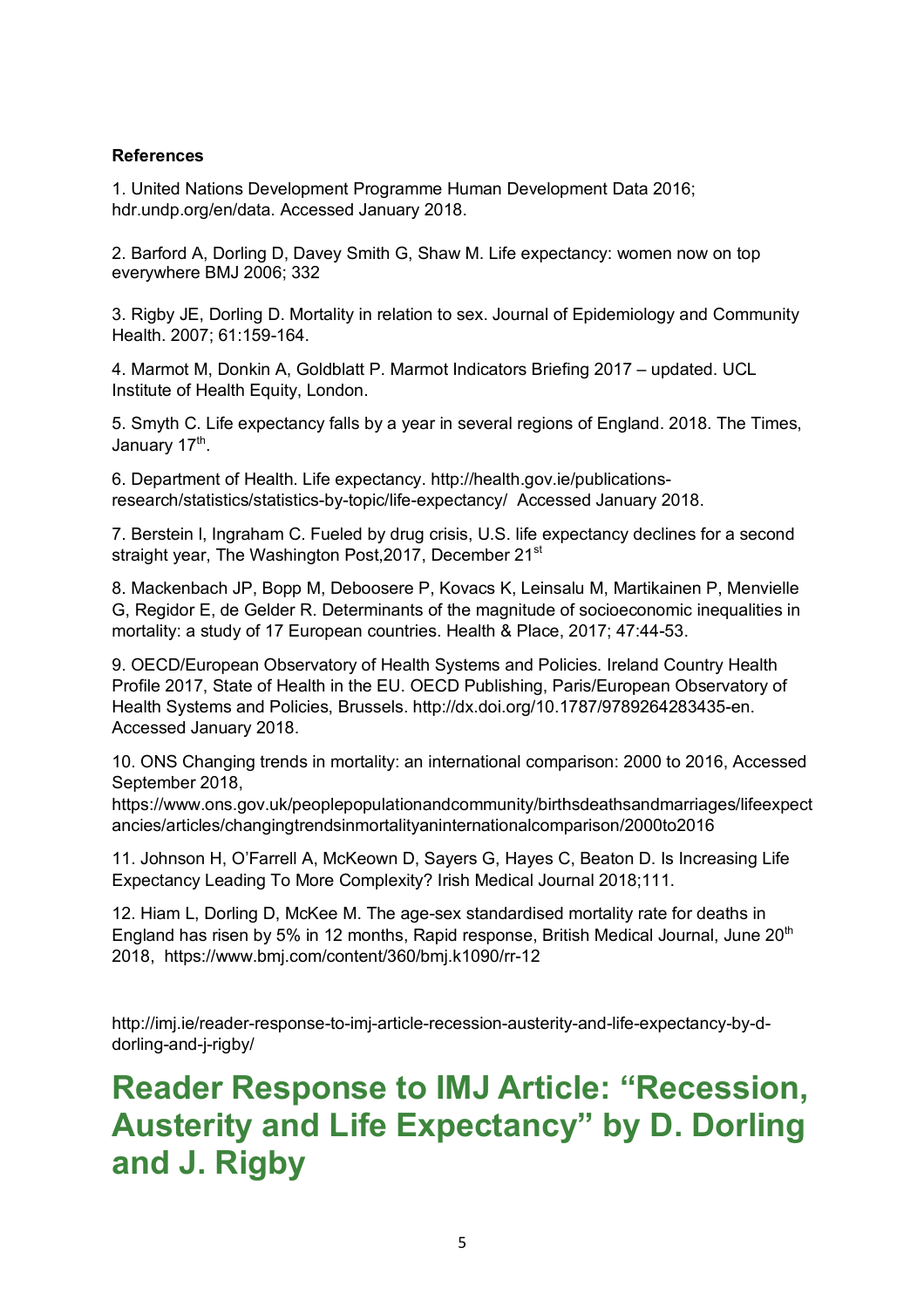## Read the Original Article here

#### **Reader Response to Article:**

#### Dear Editor,

While the article accurately depicts the slowing down of improvements in life expectancy worldwide, it misrepresents the actual pattern of death rates in the Irish population aged 65-84 years in the last decade. Statements such "Table 1 shows the how greatly [the number of deaths] varies from what would have been expected if the better rates from previous years had prevailed" and "the first notable rise in mortality" and use of the term "excess" give the mistaken impression that mortality rates have risen since 2008. In fact, as this Figure shows, mortality rates have continued to fall, although at a slower rate.



Unfortunately, these statements have been reported in the media as a "spike in female mortality since the recession". Might the IJE reproduce this Figure and let the mortality rates speak for themselves? Yours sincerely,

J. Hanley Professor, Faculty of Medicine, Department of Epidemiology and Biostatistics, 1020 Pine Avenue West, Montreal, Quebec, H3A 1A2, Canada. http://www.biostat.mcgill.ca/hanley/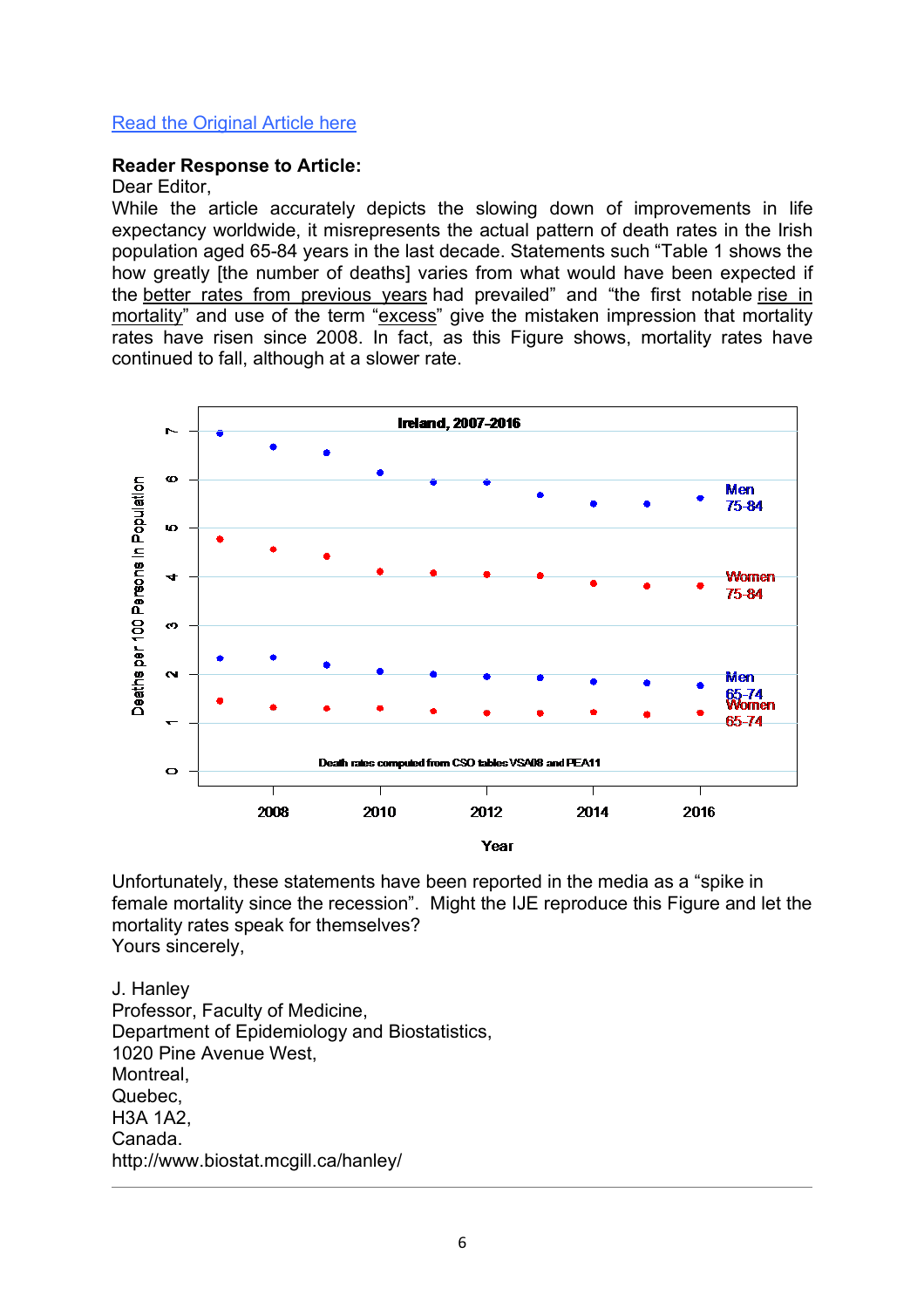# **Author Response to Reader:**

Dear Sir,

Thank you for the opportunity to respond to the letter of February 25, 2019 from Professor J Hanley. This refers to our short paper on "Recession, Austerity and Life Expectancy" published in the IMJ in February. We should like to make the following comments:

(i) Prof. Hanley begins by stating: "… the article accurately depicts the slowing down of improvements in life expectancy worldwide".

We do not make any claims on the worldwide trend in life expectancy. However, it may be useful to know that the most recent estimate given by the World Bank for global life expectancy for both men and women combined is 73 years and two weeks. There has not been a slowdown in the worldwide rise in life expectancy in recent years, in fact a slight acceleration has taken place since a slowdown that did occurred in the years immediately prior to 1995. [1]

(ii) Prof. Hanley further states that the article "misrepresents the actual pattern of death rates". The article doesn't present death rates.

(iii) Prof. Hanley suggests that for Ireland we gave the "mistaken impression that mortality rates have risen since 2008."

We did not state that mortality rates had risen as we did not analyse mortality rates. However, the data he provides show that, for men aged 75-84 in Ireland, there was an obvious rise in the most recent year. We are remiss in not having made more of that and perhaps should have looked at death rates as well as both life expectancy and the deviation from the number of expected deaths that has occurred. However we did show, in Table 1, that 4.4% more men were dying in this age group than would have been expected had the recent trends in life expectancies continued.

We do acknowledge that there could be some confusion in our text using "rates" to refer to the rate of excess as a percentage of all deaths that have occurred.

(iii) Prof. Hanley said that it is unfortunate that the media reported as a "spike" the even greater departure for the trend that we reported for women in Ireland. We have no control over the media reporting of our work, or of the journalists' interpretations.

(iv) Prof. Hanley provides his own graph. We feel it is important to be able to compare like with like i.e. to explore the most recent years in the context of trends from the previous years (albeit in our work, which was on life expectancy and the absolute number of deaths). We have therefore superimposed lines of best fit for the years 2007 to 2014. The lines certainly show a downward trend in mortality rates, but for 2015 and 2016 the data points, particularly for males aged 75-84, are some way above this trend, which is one of the main points our paper tried to make. We hope this reply helps to strengthen that point. Something unusual is occurring in Ireland.